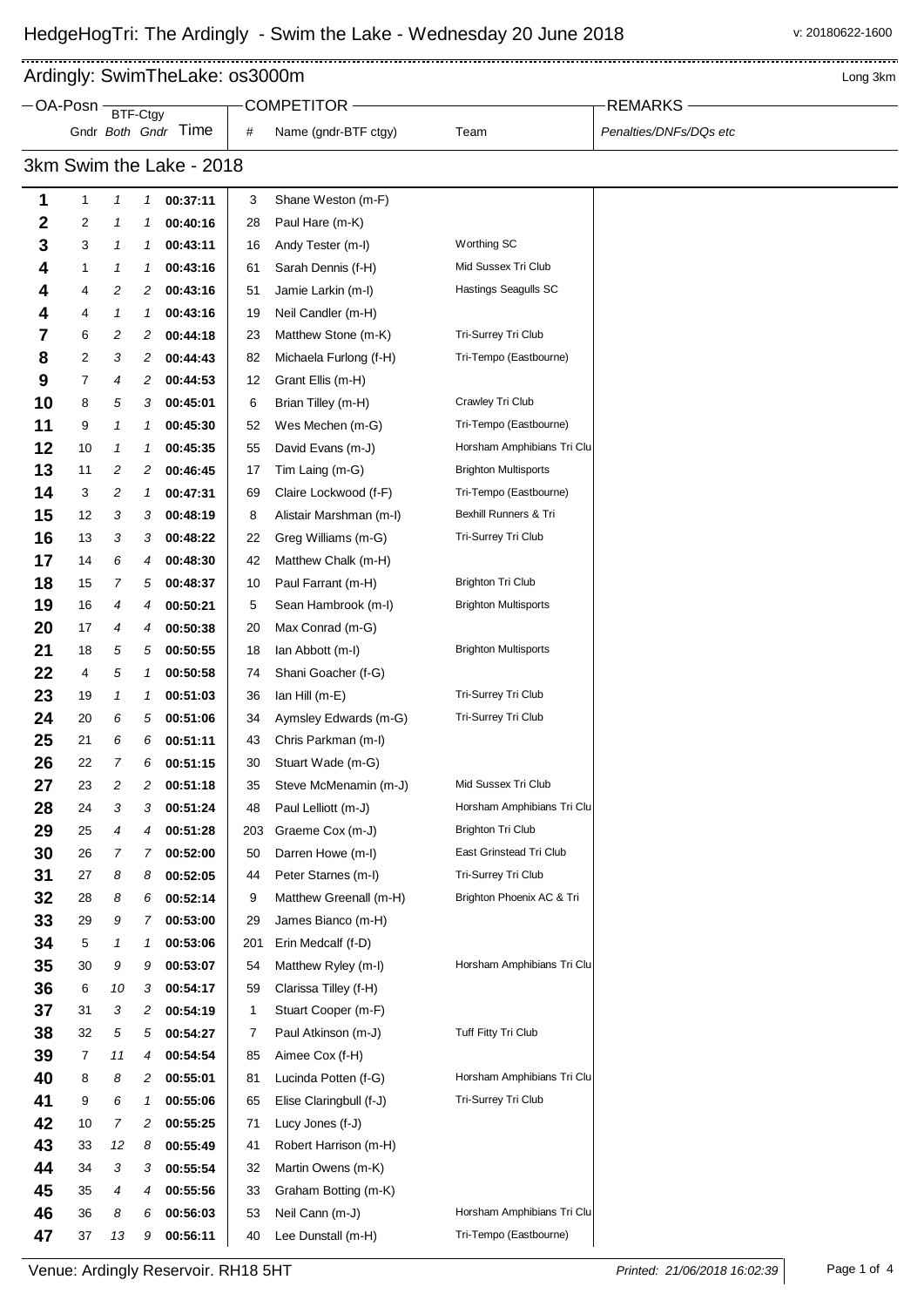## Ardingly: SwimTheLake: os3000m and a state of the state of the state of the state of the state of the state of the state of the state of the state of the state of the state of the state of the state of the state of the sta

|                                                | OA-Posn  | BTF-Ctgy |    |                     |                | COMPETITOR                 |                             | <b>REMARKS</b>         |  |
|------------------------------------------------|----------|----------|----|---------------------|----------------|----------------------------|-----------------------------|------------------------|--|
|                                                |          |          |    | Gndr Both Gndr Time | #              | Name (gndr-BTF ctgy)       | Team                        | Penalties/DNFs/DQs etc |  |
| 48                                             | 38       | 10       |    | 10 00:56:40         | 202            | Andrew Hunt (m-I)          | Tuff Fitty Tri Club         |                        |  |
| 49                                             | 11       | 9        | 3  | 00:57:20            | 78             | Julie Honess (f-G)         | Tri-Tempo (Eastbourne)      |                        |  |
| 50                                             | 39       | 4        | 3  | 00:57:37            | 14             | Paul Evans (m-F)           |                             |                        |  |
| 51                                             | 12       | 2        | 1  | 00:58:21            | 66             | Sophie Hodge (f-E)         | Tri-Surrey Tri Club         |                        |  |
| 52                                             | 40       | 14       | 10 | 00:58:22            | 27             | Richard Shinn (m-H)        |                             |                        |  |
| 53                                             | 41       | 5        | 5  | 00:58:26            | $\overline{2}$ | Manuel Brage (m-K)         | <b>Brighton Tri Club</b>    |                        |  |
| 54                                             | 42       | 15       |    | 11 00:58:31         | 25             | Tony Evans (m-H)           | Tri-Surrey Tri Club         |                        |  |
| 55                                             | 43       | 9        | 7  | 00:58:48            | 56             | Mark Penfold (m-J)         |                             |                        |  |
| 56                                             | 13       | 16       | 5  | 00:59:13            | 83             | Johanna Dowle (f-H)        | Tri-Tempo (Eastbourne)      |                        |  |
| 57                                             | 44       | 10       | 8  | 00:59:22            | 21             | Gregory Walmsley (m-J)     | Tri-Surrey Tri Club         |                        |  |
| 58                                             | 45       | 11       | 11 | 00:59:44            | 31             | Andrew Williams (m-I)      |                             |                        |  |
| 59                                             | 14       | 11       | 3  | 01:00:01            | 75             | Liza Young (f-J)           |                             |                        |  |
| 60                                             | 46       | 17       | 12 | 01:00:04            | 38             | Rob Phelps (m-H)           |                             |                        |  |
| 61                                             | 47       | 12       | 9  | 01:00:31            | 49             | Ivan Horsfall-Turner (m-J) |                             |                        |  |
| 62                                             | 48       | 18       | 13 | 01:00:34            | 57             | Mark Staples (m-H)         |                             |                        |  |
| 63                                             | 49       | 12       | 12 | 01:00:50            | 26             | Steve Ball (m-l)           | Tri-Surrey Tri Club         |                        |  |
| 64                                             | 15       | 3        | 2  | 01:00:58            | 84             | Lucy Martlew (f-E)         | Hastings & Rother Tri Club  |                        |  |
| 64                                             | 50       | 19       | 14 | 01:00:58            | 46             | Philip Maggs (m-H)         |                             |                        |  |
| 66                                             | 51       | 10       | 7  | 01:01:20            | 15             | Alan Lawlor (m-G)          |                             |                        |  |
| 67                                             | 52       | 13       | 10 | 01:02:00            | 39             | Mike Savage (m-J)          | Horsham Amphibians Tri Clu  |                        |  |
| 68                                             | 16       | 11       | 4  | 01:02:05            | 79             | Gillian Bickle (f-G)       | <b>Brighton Tri Club</b>    |                        |  |
| 69                                             | 53       | 20       | 15 | 01:02:11            | 45             | Dean Taylor (m-H)          |                             |                        |  |
| 70                                             | 17       | 21       | 6  | 01:02:37            | 73             | Nicola Catterall (f-H)     |                             |                        |  |
| 70                                             | 17       | 13       | 1  | 01:02:37            | 63             | Sharon Critoph (f-I)       |                             |                        |  |
| 72                                             | 19       | 4        | 3  | 01:03:00            | 204            | Tessa Hamer (f-E)          | Horsham Tri Club            |                        |  |
| 73                                             | 20       | 5        | 4  | 01:03:05            | 206            | Mary Davis (f-E)           |                             |                        |  |
| 74                                             | 21       | 5        | 2  | 01:03:21            | 72             | Freyja Hunt (f-F)          |                             |                        |  |
| 75                                             | 22       | 14       | 4  | 01:05:17            | 70             | Abbie Bates (f-J)          |                             |                        |  |
| 76                                             | 23       | 12       | 5  | 01:06:21            | 80             | Lucy Pizer (f-G)           |                             |                        |  |
| 77                                             | 24       | 14       | 2  | 01:06:27            | 64             | Tracey Shepherd (f-I)      | Tri-Surrey Tri Club         |                        |  |
| 78                                             | 25       | 2        | 2  | 01:07:00            | 67             | Amy Thomas (f-D)           | C & N Cycles (Surrey)       |                        |  |
| 79                                             | 26       | 22       | 7  | 01:08:50            | 76             | Virginia Santer (f-H)      |                             |                        |  |
| 80                                             | 54       | 15       |    | 13 01:09:12         | 4              | Phillip Twiddy (m-I)       | East Grinstead Tri Club     |                        |  |
| 81                                             | 27       | 16       |    | $3$ 01:12:47        | 77             | Joanne Smith (f-I)         | Team Bodyworks XTC          |                        |  |
| Ardingly: SwimTheLake: os1500m<br>Medium 1.5km |          |          |    |                     |                |                            |                             |                        |  |
|                                                | OA-Posn- | BTF-Ctgy |    |                     |                | COMPETITOR-                |                             | REMARKS-               |  |
|                                                |          |          |    | Gndr Both Gndr Time | #              | Name (gndr-BTF ctgy)       | Team                        | Penalties/DNFs/DQs etc |  |
| 1k5m Swim the Lake - 2018                      |          |          |    |                     |                |                            |                             |                        |  |
| 1                                              | 1        | 1        | 1  | 00:20:55            | 93             | Mik Onions (m-H)           | <b>Brighton Tri Club</b>    |                        |  |
| 2                                              | 2        | 1        | 1  | 00:22:44            | 205            | David Poland (m-K)         | Dartford & White Oak Tri Cl |                        |  |
| 3                                              | 1        | 1        | 1  | 00:22:53            | 163            | Sophie Angel (f-D)         | <b>Brighton Tri Club</b>    |                        |  |
| 4                                              | 2        | 2        | 2  | 00:23:19            | 132            | Izzy Wignall (f-D)         | Ocean Lake Tri Club         |                        |  |
| 5                                              | 3        | 1        | 1  | 00:23:25            | 104            | Michael Hartland (m-E)     | Team T.H.E                  |                        |  |
| 6                                              | 4        | 2        | 2  | 00:23:29            | 91             | Dan Marshman (m-H)         | Bexhill Runners & Tri       |                        |  |
| 7                                              | 5        | 1        | 1  | 00:23:34            | 111            | Paul Blackmore (m-J)       | Team T.H.E                  |                        |  |
| 8                                              | 6        | 2        | 2  | 00:24:06            | 113            | Mark Jordan (m-K)          | Mid Sussex Tri Club         |                        |  |
| 9                                              | 7        | 3        | 3  | 00:25:04            | 100            | Andy Theodoulides (m-K)    | Tri-Tempo (Eastbourne)      |                        |  |

Venue: Ardingly Reservoir. RH18 5HT *Printed: 21/06/2018 16:02:40* Page 2 of 4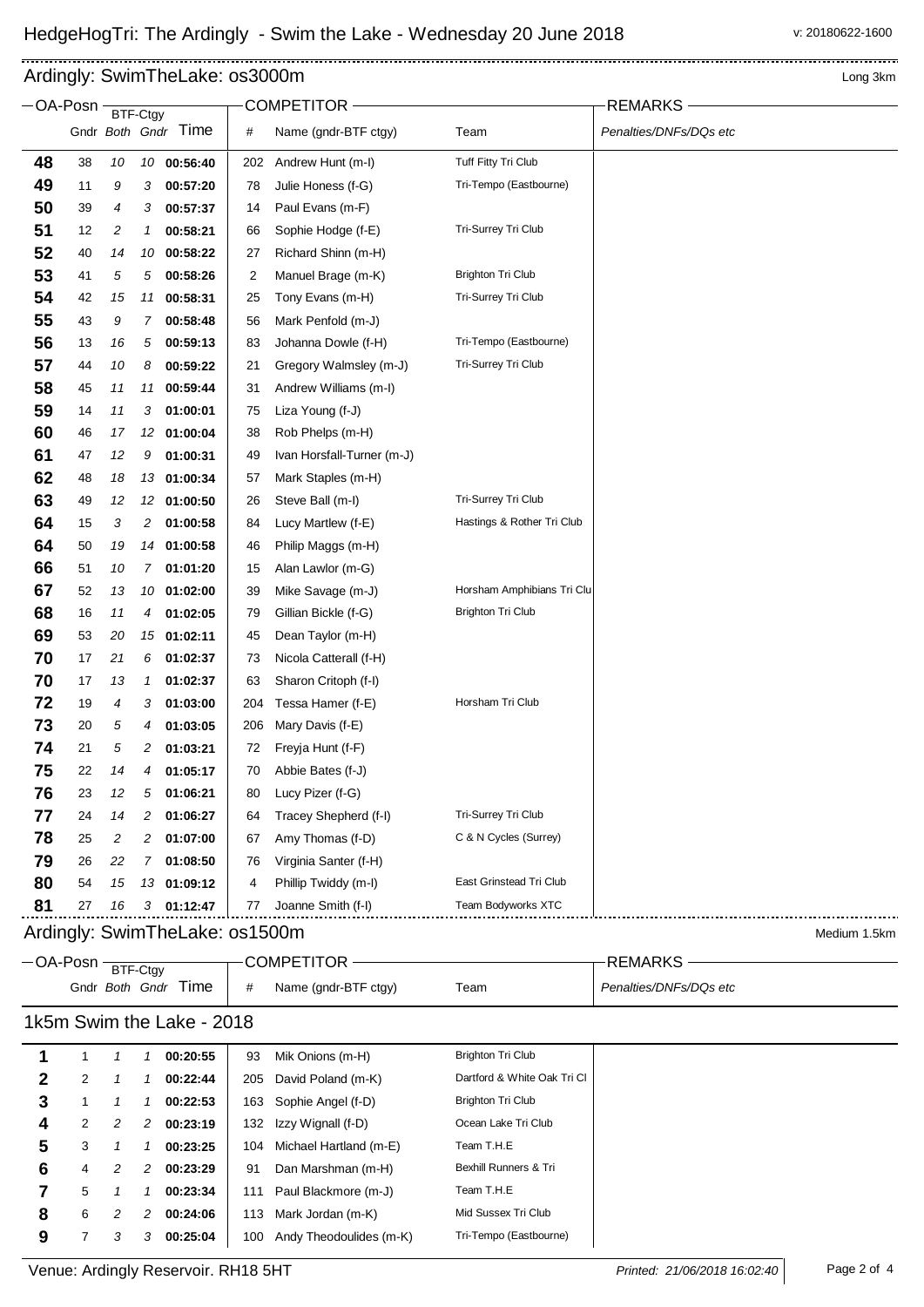OA-Posn <del>BTF-Ctgy COMPETITOR COMPETITOR</del> REMARKS

## Ardingly: SwimTheLake: 0s1500m and the contract of the contract of the contract of the contract of the Medium 1.5km

 $\blacksquare$ 

|    |    |                | DT-UY | Gndr Both Gndr Time | #   | Name (gndr-BTF ctgy)       | Team                        | Penalties/DNFs/DQs etc |
|----|----|----------------|-------|---------------------|-----|----------------------------|-----------------------------|------------------------|
| 10 | 8  | 3              | 3     | 00:25:06            | 120 | Richard Bysouth (m-H)      | Tunbridge Wells Tri Club    |                        |
| 11 | 9  | 1              | 1     | 00:25:07            | 98  | Matthew Cumber (m-I)       | <b>Atlantis SC</b>          |                        |
| 12 | 3  | 2              | 1     | 00:25:41            | 162 | Sue Mavor (f-J)            |                             |                        |
| 13 | 10 | 2              | 2     | 00:26:30            | 114 | Alex Smith (m-E)           | Team T.H.E                  |                        |
| 14 | 11 | 2              | 2     | 00:26:36            | 109 | Stephen Verth (m-I)        | Tri-Tempo (Eastbourne)      |                        |
| 15 | 12 | 3              | 3     | 00:26:39            | 89  | Scott MacKenzie (m-E)      |                             |                        |
| 16 | 4  | 4              | 1     | 00:26:48            | 153 | Mari Williams (f-H)        |                             |                        |
| 17 | 5  | 1              | 1     | 00:27:02            | 168 | Kate Flower (f-F)          |                             |                        |
| 18 | 6  | 3              | 2     | 00:27:06            | 131 | Nicola Wignall (f-J)       | Ocean Lake Tri Club         |                        |
| 19 | 13 | 3              | 1     | 00:27:13            | 106 | Jonathan Chadwick (m-D)    |                             |                        |
| 20 | 14 | 4              | 4     | 00:27:17            | 112 | Keith Mahon (m-K)          |                             |                        |
| 21 | 15 | 2              | 1     | 00:27:31            | 102 | Tom Dallman (m-F)          |                             |                        |
| 22 | 7  | 3              | 2     | 00:27:32            | 60  | Rose Wilmot (f-F)          | <b>Brighton Tri Club</b>    |                        |
| 23 | 16 | 1              | 1     | 00:27:48            | 117 | Andrew Carmichael (m-G)    |                             |                        |
| 24 | 8  | 2              | 1     | 00:27:50            | 150 | Harriet Cunningham (f-G)   | <b>Brighton Tri Club</b>    |                        |
| 25 | 17 | 3              | 2     | 00:28:34            | 116 | Ben Abbott (m-G)           | Tuff Fitty Tri Club         |                        |
| 26 | 18 | 4              | 3     | 00:28:37            | 94  | Gary Vickers (m-G)         | East Grinstead Tri Club     |                        |
| 27 | 9  | 4              | 1     | 00:29:02            | 154 | Katie Green (f-E)          |                             |                        |
| 28 | 19 | 5              | 5     | 00:29:32            | 121 | Kevin Battell (m-K)        | Freedom Tri (Crowborough)   |                        |
| 29 | 20 | 6              | 6     | 00:29:36            | 88  | Simon Button (m-K)         |                             |                        |
| 30 | 21 | 7              | 7     | 00:29:42            | 105 | Neil Kempshall (m-K)       |                             |                        |
| 31 | 22 | 8              | 8     | 00:30:18            | 124 | Neil Batchelor (m-K)       | Steyning AC                 |                        |
| 32 | 10 | 4              | 3     | 00:30:21            | 161 | Hannah Verrall (f-F)       | Tri-Tempo (Eastbourne)      |                        |
| 33 | 23 | 5              | 4     | 00:30:45            | 95  | Robert Allen (m-G)         | Mid Sussex Tri Club         |                        |
| 34 | 24 | 6              | 5     | 00:30:55            | 96  | Jonathan Howgill (m-G)     |                             |                        |
| 35 | 25 | 5              | 4     | 00:31:02            | 122 | Will Gemmel (m-H)          | Freedom Tri (Crowborough)   |                        |
| 36 | 26 | 4              | 2     | 00:31:06            | 86  | Chris Elliott (m-J)        |                             |                        |
| 37 | 11 | 5              | 4     | 00:31:09            | 149 | Lara Doheny (f-F)          |                             |                        |
| 38 | 27 | 7              | 6     | 00:31:17            | 99  | Shane Lawlor (m-G)         | Windrush Tri Club           |                        |
| 39 | 12 | 6              | 2     | 00:32:20            | 157 | Casey Floyd Green (f-H)    | Mid Sussex Tri Club         |                        |
| 40 | 13 | 8              | 2     | 00:32:49            | 165 | Tanya Scorer (f-G)         |                             |                        |
| 41 | 28 | 9              | 9     | 00:32:56            | 119 | Michael Poultney (m-K)     |                             |                        |
| 42 | 14 | 5              | 2     | 00:32:57            | 167 | Izi Friend (f-E)           |                             |                        |
| 43 | 15 | 1              | 1     | 00:33:06            | 146 | Valerie Mclaren (f-N)      | East Grinstead Tri Club     |                        |
| 44 | 29 | $\overline{7}$ | 5     | 00:33:14            | 107 | Chris Schultz (m-H)        | Tri-Tempo (Eastbourne)      |                        |
| 45 | 30 | 3              | 3     | 00:33:19            | 110 | lan Foxall (m-l)           | Tri-Tempo (Eastbourne)      |                        |
| 46 | 16 | 5              | 3     | 00:35:11            | 126 | Sue Newman (f-J)           | Freedom Tri (Crowborough)   |                        |
| 47 | 17 | 6              | 4     | 00:35:38            | 164 | Joy Dale (f-J)             |                             |                        |
| 48 | 18 | 4              | 1     | 00:35:58            | 129 | Sarah Hambrook (f-I)       | <b>Brighton Multisports</b> |                        |
| 49 | 31 | 10             | 10    | 00:36:06            | 87  | Roger James (m-K)          | Horsham Tri Club            |                        |
| 50 | 19 | 5              | 2     | 00:36:24            | 166 | Theodora Stewart (f-I)     | Freedom Tri (Crowborough)   |                        |
| 51 | 20 | 7              | 5     | 00:36:26            | 139 | Diane Robertson (f-J)      | Horsham Tri Club            |                        |
| 52 | 21 | 6              | 3     | 00:37:04            | 125 | Sarah Winn (f-I)           | East Grinstead Tri Club     |                        |
| 53 | 22 | 11             | 1     | 00:37:12            | 135 | Valerie Barnes (f-K)       | <b>Brighton Multisports</b> |                        |
| 54 | 23 | 8              | 6     | 00:37:21            | 160 | Debbie McDermott (f-J)     | Tri-Tempo (Eastbourne)      |                        |
| 55 | 32 | 12             | 11    | 00:37:43            | 90  | Trevor Wignall (m-K)       | Ocean Lake Tri Club         |                        |
| 56 | 24 | $\overline{7}$ | 4     | 00:38:43            | 136 | Margarita Bromberg (f-I)   |                             |                        |
| 57 | 25 | 6              | 5     | 00:38:53            | 151 | Anastasiya Khomutova (f-F) | Tri-Tempo (Eastbourne)      |                        |
| 58 | 33 | 13             | 12    | 00:39:02            | 92  | Peter Barnes (m-K)         | <b>Brighton Multisports</b> |                        |